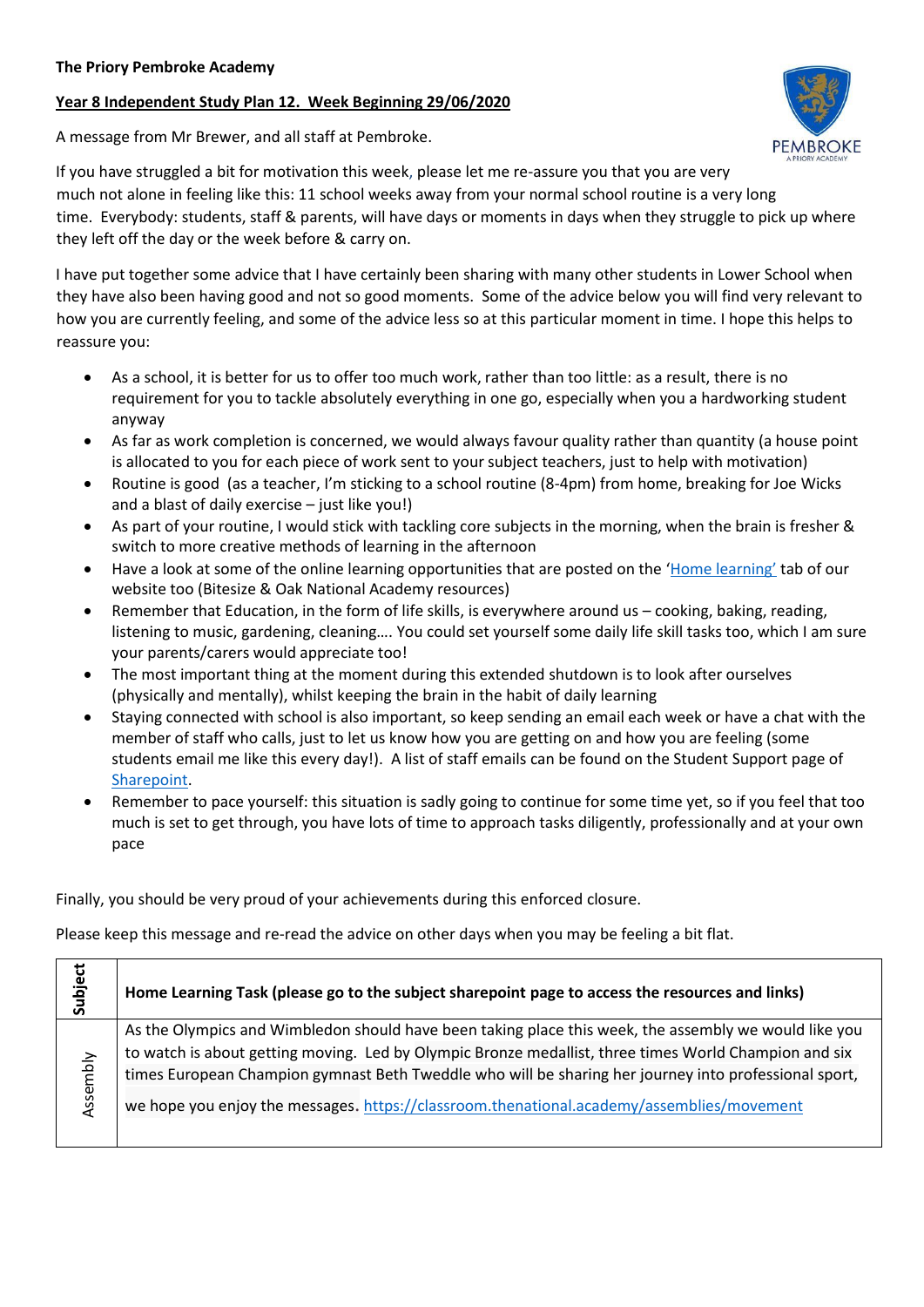| BBC As You Write It competition | At a time when we are all missing out on the magic of going to the theatre, The One Show, along with The<br>Shakespeare North Playhouse is launching an exciting new playwriting competition, giving children and young<br>people across the UK the opportunity to see their ideas come to life on stage. We hope this will help inspire<br>the next generation of playwrights as well as encouraging a love of theatre and the arts in children and young<br>people.<br>The competition is open to all children and young people aged between 7 and 16 years old. It opens for<br>entries at 7pm on Thursday 25th June 2020. The deadline for entering the competition is just before<br>midnight on Monday 31st August 2020.<br>All you need to enter is an idea for a play, a short description of up to four of the main characters and the<br>first few opening lines. You'll also need to tell us what having the opportunity to write your play and have it<br>performed on stage would mean to you.<br>Full details included in the PDF, on the Drama SharePoint page.<br>https://www.bbc.co.uk/programmes/articles/1SCKS8VmFFGvyggKbqGGyds/as-you-write-it-your-play-on-<br>stage<br>Don't forget to check the Competitions and Challenges page in the Home Learning section of the Pembroke<br>Website for more competitions.                                                                                                                                                                                                                                                                                                                                                                                                                                                                                                 |
|---------------------------------|-----------------------------------------------------------------------------------------------------------------------------------------------------------------------------------------------------------------------------------------------------------------------------------------------------------------------------------------------------------------------------------------------------------------------------------------------------------------------------------------------------------------------------------------------------------------------------------------------------------------------------------------------------------------------------------------------------------------------------------------------------------------------------------------------------------------------------------------------------------------------------------------------------------------------------------------------------------------------------------------------------------------------------------------------------------------------------------------------------------------------------------------------------------------------------------------------------------------------------------------------------------------------------------------------------------------------------------------------------------------------------------------------------------------------------------------------------------------------------------------------------------------------------------------------------------------------------------------------------------------------------------------------------------------------------------------------------------------------------------------------------------------------------------------------------------------------------------------|
| Maths                           | Please go to the maths <b>SharePoint</b> site. Here you will find the Maths 5 a Day tasks and some mini video<br>lessons created by staff at Pembroke, please watch/complete these in order (there are activities within the<br>lesson for you to do). As well as the videos there will be a worksheet of questions for you to complete (with<br>answers provide for self-marking). Please keep any work you do to be collated into a folder once we<br>return.                                                                                                                                                                                                                                                                                                                                                                                                                                                                                                                                                                                                                                                                                                                                                                                                                                                                                                                                                                                                                                                                                                                                                                                                                                                                                                                                                                         |
|                                 | Any problems please e-mail sburnett@prioryacademies.co.uk                                                                                                                                                                                                                                                                                                                                                                                                                                                                                                                                                                                                                                                                                                                                                                                                                                                                                                                                                                                                                                                                                                                                                                                                                                                                                                                                                                                                                                                                                                                                                                                                                                                                                                                                                                               |
| English                         | <b>KS3 Greek Mythology Booklet</b><br>For this module, Year 8 will be learning about Greek myths. The focus this week is Lesson 11-12. At the start<br>of the document is a link to a video guide by Mr Dominy to help you with the tasks.<br>Everybody needs to email their teacher at the end of each week with all of the lessons for that week<br>completed. If you have completed your work on paper you could email a photograph of your work. If you<br>cannot email, please tell the member of staff who calls each week so they can update your English teacher.<br>All English teacher emails can be found on the English Sharepoint page.                                                                                                                                                                                                                                                                                                                                                                                                                                                                                                                                                                                                                                                                                                                                                                                                                                                                                                                                                                                                                                                                                                                                                                                    |
| Drama                           | Students are reminded that all work that is already on SharePoint should be completed and emailed over to<br>Mr Lawson, along with a photograph of this completed task - rlawson@prioryacademies.co.uk<br>Your Drama Home Learning for Module 6 will consist of a variety of theory based activities, leading up to a<br>practical project for the final two weeks of term. The work being covered will also help you for when we<br>return back to school.<br>Your task for the next two weeks is to bring all of the information we have learnt from the last three<br>$\bullet$<br>weeks together and create a shoe box stage design.<br>This booklet will talk you though the different stages of creating a shoe box design.<br>$\bullet$<br>As you are reading, you should make notes on the different key aspects, as this will help you<br>$\bullet$<br>when creating your own staged design.<br>Once you have read through the PowerPoint, you should have a go at creating your own set stage<br>$\bullet$<br>design. When you have completed the shoe box design, you should bring the completed physical<br>stage to your first Drama lesson when we return in September 2020.<br>As ever, if you have any question, please Mr Lawson - rlawson@prioryacademies.co.uk<br>$\bullet$<br>Full task details can be found in the Home Learning folder. I would like you to work through the PowerPoint,<br>ensuring that you are familiar with the full instructions before beginning your design.<br>Additional tasks, challenges and links to activities and theatre productions can be found on <i>Sharepoint</i><br>When completing elements of practical work, I understand that it can be difficult to evidence it. Therefore,<br>please could you email Mr Lawson informing him of any practical task you are completing. |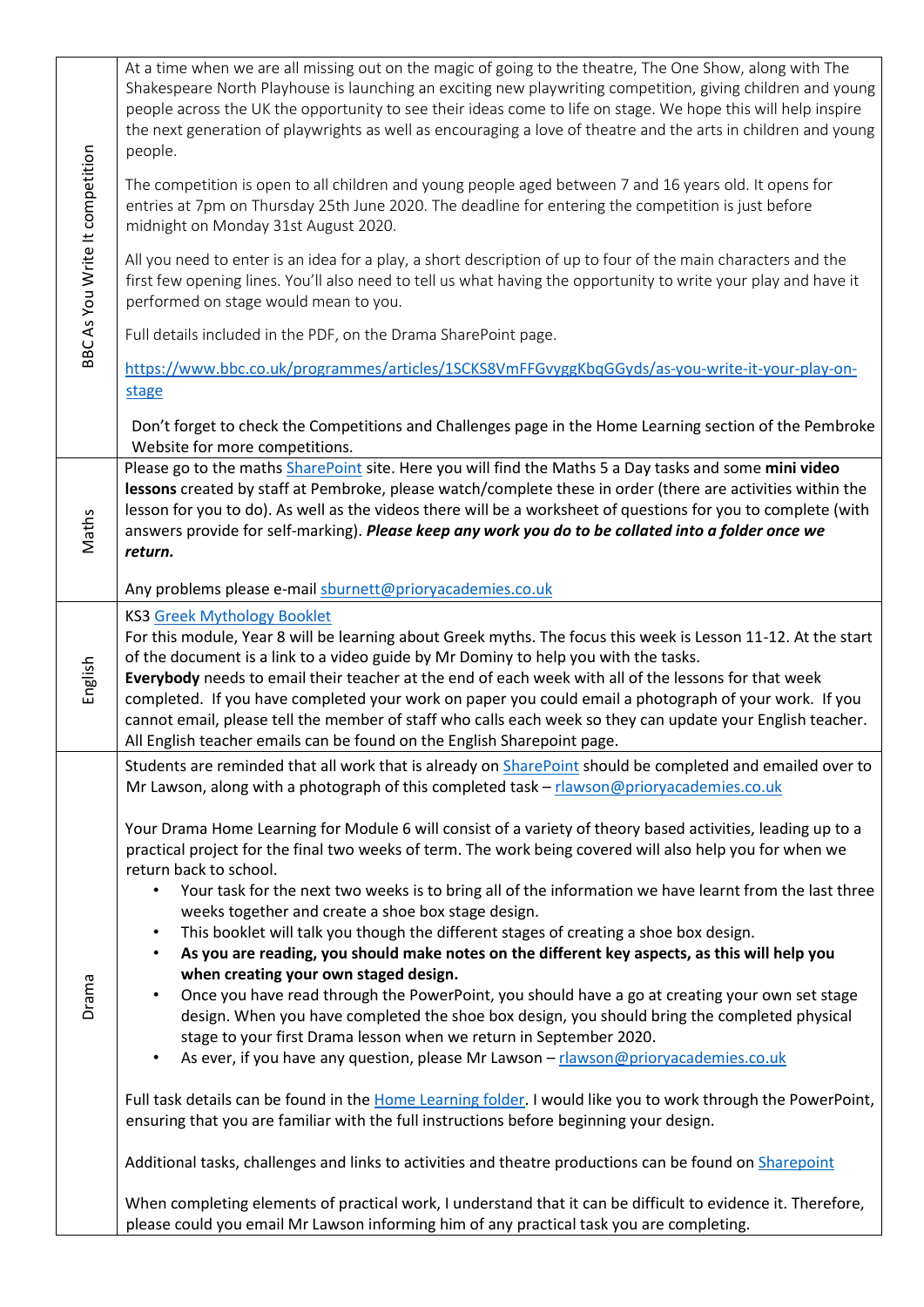| Science                              | Click the link below, open the document for this week and complete the lessons as instructed. Open the<br>PowerPoint first and then use the other resources as it says. Any issues email<br>gwilson@prioryacademies.co.uk<br><b>Year 8 Science Home Learning</b>                                                                                                                                                                                                                                                                                                                                                                                            |
|--------------------------------------|-------------------------------------------------------------------------------------------------------------------------------------------------------------------------------------------------------------------------------------------------------------------------------------------------------------------------------------------------------------------------------------------------------------------------------------------------------------------------------------------------------------------------------------------------------------------------------------------------------------------------------------------------------------|
| Geography                            | I would like you to complete some of the activities that I have downloaded from The Geographical<br>Association website. These geographical activities have been designed specifically for the lock down and can<br>be divided into HOME, GARDEN & LOCAL AREA. These can be found on Sharepoint.                                                                                                                                                                                                                                                                                                                                                            |
| Reading                              | Can you please ensure you have caught up with the last two reading lessons on English Sharepoint page and<br>also email Mrs J Coggan jcoggan@prioryacademies.co.uk (if possible) to let me know what private reading<br>you have been doing                                                                                                                                                                                                                                                                                                                                                                                                                 |
| History                              | Why couldn't women vote in 1918? Read through the information and complete the tasks to develop an<br>understanding of the attitudes towards women at the start of the twentieth century. Full details available<br>on the <b>History Sharepoint</b> page                                                                                                                                                                                                                                                                                                                                                                                                   |
| MFL-Spanish                          | Go to the MFL Sharepoint Student Page. In the Year 8 folder you will find 2 worksheets that must be<br>completed. The instructions are on the worksheet itself.<br>Vocab - the environment worksheet<br>Vocabulary - environment worksheet.<br>$\bullet$<br>Additional learning: https://www.languagesonline.org.uk/Hotpotatoes/spanishindex.html                                                                                                                                                                                                                                                                                                           |
|                                      | You will need to access this website through the Google Chrome browser or it might not work otherwise.<br>Complete exercises and games in Caminos book 1                                                                                                                                                                                                                                                                                                                                                                                                                                                                                                    |
| and Computing<br>$\overline{\Omega}$ | Resources are available on the ICT Sharepoint page<br>TASK 1: Research a series of 'ICT in the News'<br>TASK 2: Create an A-Z glossary of ICT Key words<br>TASK 3: AWESOME ANIMATION TUTORIAL BOOKLET<br><b>TASK 4: Touch Typing Tutorials</b><br>TASK 5: Office Software Video Tutorials<br>TASK 6: Use the tutorial to create a games using SCRATCH<br>TASK 7: New Task - Cybergames and Codebreaking https://cybergamesuk.com/cybergames<br><b>OPTIONAL TASK 8: Operation Bletchley</b> (an optional Virtual codebreaking Challenge: there is a cost<br>implication to this with the £10 registration being donated to ABF, The Army's National Charity) |
| PSHMRE                               | Friendships are very important to us all, but in real life and in the online world they can bring challenges.<br>1.<br>This week we would like to follow last week's task on cyber bullying, by looking at how you can build<br>healthy friendships. Please complete the Oak National lesson on Healthy Friendships<br>You can also Focus on your mental health and wellbeing by completing another daily challenge from the<br>2.<br>grid. Tick them off as you complete them. You could make a scrapbook or journal with photos and notes<br>of the challenges completed.                                                                                 |
| Music                                | Can you complete the A - Z of Music Challenge?                                                                                                                                                                                                                                                                                                                                                                                                                                                                                                                                                                                                              |
|                                      | You can complete the challenges in any order, and should aim to complete at least 2 per week.<br>Please send any completed tasks to gbaker@prioryacademies.co.uk (if possible)                                                                                                                                                                                                                                                                                                                                                                                                                                                                              |
| Technology Food                      | Complete the "Imported of Local Ingredients?" worksheet. A copy can be found this the Food Home<br>learning folder on the Technology Sharepoint page<br>Please send any completed tasks to gbaker@prioryacademies.co.uk (if possible)                                                                                                                                                                                                                                                                                                                                                                                                                       |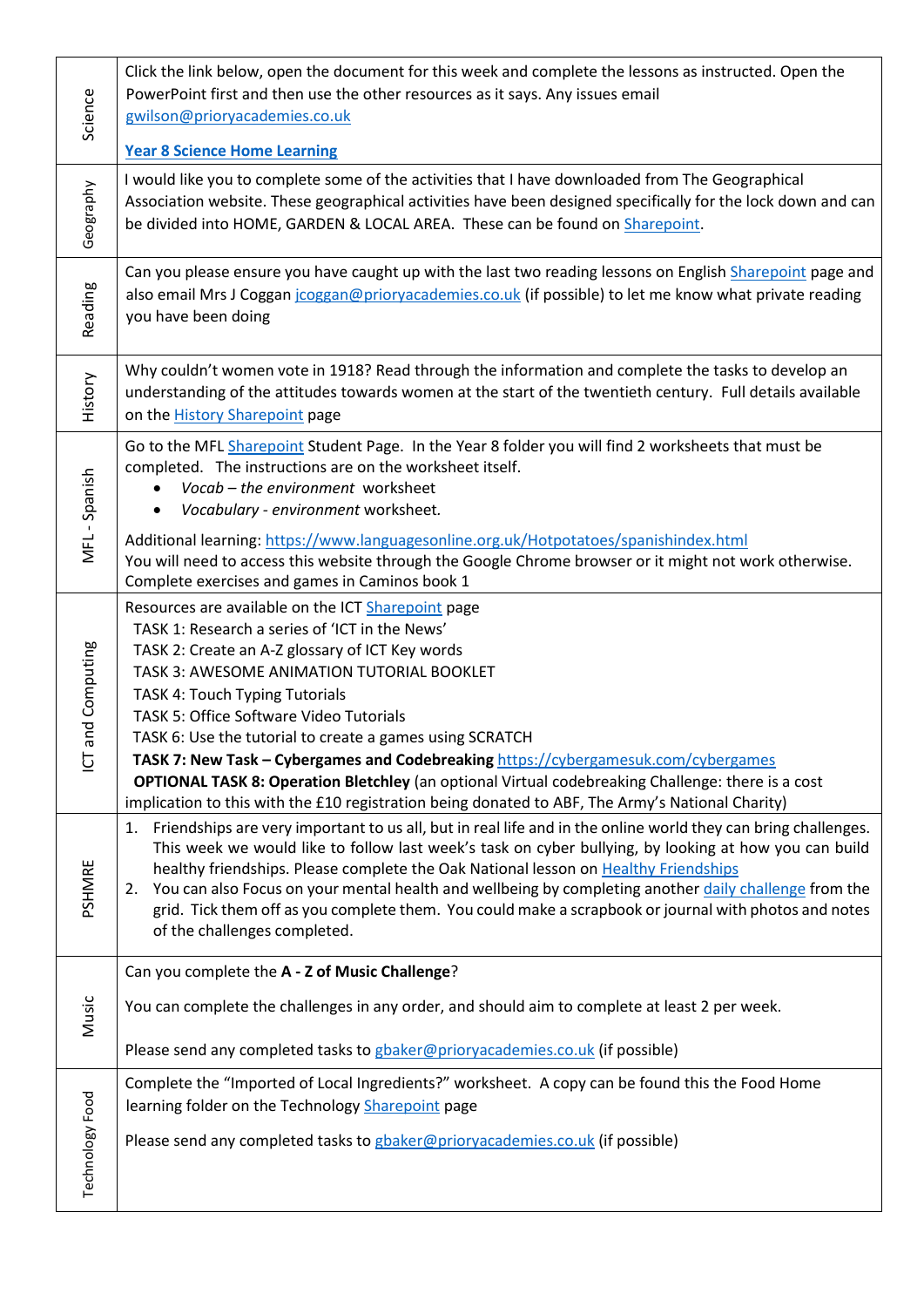| Art                                    | Trashion Fashion Challenge (2 week task AND house challenge) Full task details can be found in the<br>1.                                                                                                                                                                                                                                                                                                                                                                                                                                    |
|----------------------------------------|---------------------------------------------------------------------------------------------------------------------------------------------------------------------------------------------------------------------------------------------------------------------------------------------------------------------------------------------------------------------------------------------------------------------------------------------------------------------------------------------------------------------------------------------|
|                                        | Art sharepoint page.<br>Objective: Using the images as inspiration, wash and save a weeks worth of recycling and create a                                                                                                                                                                                                                                                                                                                                                                                                                   |
|                                        | garment of your choice.                                                                                                                                                                                                                                                                                                                                                                                                                                                                                                                     |
|                                        | Consider:                                                                                                                                                                                                                                                                                                                                                                                                                                                                                                                                   |
|                                        | How you will attach the materials (tape and glue doesn't want to be seen - can you use heat or<br>staples?)                                                                                                                                                                                                                                                                                                                                                                                                                                 |
|                                        | Someone will need to be your model? Can they get it on and off?<br>$\bullet$                                                                                                                                                                                                                                                                                                                                                                                                                                                                |
|                                        | Can you manipulate the materials in an interesting way (crease, origami, cut into circles, make the<br>$\bullet$<br>materials 3D?)                                                                                                                                                                                                                                                                                                                                                                                                          |
|                                        | Take a picture of you or a family member wearing it and email to Miss Neal:                                                                                                                                                                                                                                                                                                                                                                                                                                                                 |
|                                        | cneal@prioryacademies.co.uk<br>Deadline: Friday 10th July: House points for all entries and prizes for the most creative!!                                                                                                                                                                                                                                                                                                                                                                                                                  |
|                                        |                                                                                                                                                                                                                                                                                                                                                                                                                                                                                                                                             |
|                                        | Photography: https://www.startaskill.co.uk/course-area.html<br>2.                                                                                                                                                                                                                                                                                                                                                                                                                                                                           |
|                                        | Follow the series of lessons on the link above introducing the basics of photography. This is absolutely ideal<br>if you are considering GCSE Photography or GCSE art & design in the future or are already doing so. Your<br>own photographs when mounted up will sit nicely in your portfolio as part of component 1 of the course.<br>In fact if they are awesome then we can enlarge them and put them on display in frames in the hall. Save<br>all your photos to your own user area in school and we can print them when you return. |
|                                        | I hope you enjoy working through these lessons and taking fantastic photographs as a result. No flashy<br>camera needed either - all can be done using your phone.                                                                                                                                                                                                                                                                                                                                                                          |
|                                        | Tin can challenge: Up-cycle a tin can into something new, the power point with the information can be<br>found on share point in the year 7 folder.                                                                                                                                                                                                                                                                                                                                                                                         |
| Technology Timber                      | Read through the information sheets of 'Social, Moral and Environmental Issues' then complete the<br>worksheets.                                                                                                                                                                                                                                                                                                                                                                                                                            |
|                                        | If complete create a poster explaining why it is important for designers to consider social, moral and<br>environmental issues when designing a product                                                                                                                                                                                                                                                                                                                                                                                     |
|                                        | Copies of all tasks can be found in the Technology Sharepoint page.                                                                                                                                                                                                                                                                                                                                                                                                                                                                         |
|                                        | Keeping active at home is very important.                                                                                                                                                                                                                                                                                                                                                                                                                                                                                                   |
| 뵌                                      | The PE department have put together a series of challenges and links to activities you can complete at<br>home. You can find the details in the PE sharepoint page: PE at Home: PE at Home: PE Games                                                                                                                                                                                                                                                                                                                                        |
| Careers                                | Can you remember your Buzz Test Animal? Remind yourself of the results, and look at the animal profile<br>sheet. Have you investigated the areas of work favoured by people with similar profile?                                                                                                                                                                                                                                                                                                                                           |
|                                        | Complete the STEPS booklets to help consider future careers and employment. A copy of the booklet can be                                                                                                                                                                                                                                                                                                                                                                                                                                    |
|                                        | found within the Careers area of Sharepoint                                                                                                                                                                                                                                                                                                                                                                                                                                                                                                 |
| Introduction to Latin<br>New Challenge | Latin is a root language for the English language. While it is no longer in common use, it helps us to<br>understand our language and make connections when learning new technical vocabulary. If you would like                                                                                                                                                                                                                                                                                                                            |
|                                        | to challenge yourself to learn a new language, please log onto https://www.thenational.academy/online-<br>classroom/year-7/latin#subjects (scroll to the bottom of the page to find lesson 1, and then work your way<br>up the page.)                                                                                                                                                                                                                                                                                                       |
|                                        |                                                                                                                                                                                                                                                                                                                                                                                                                                                                                                                                             |